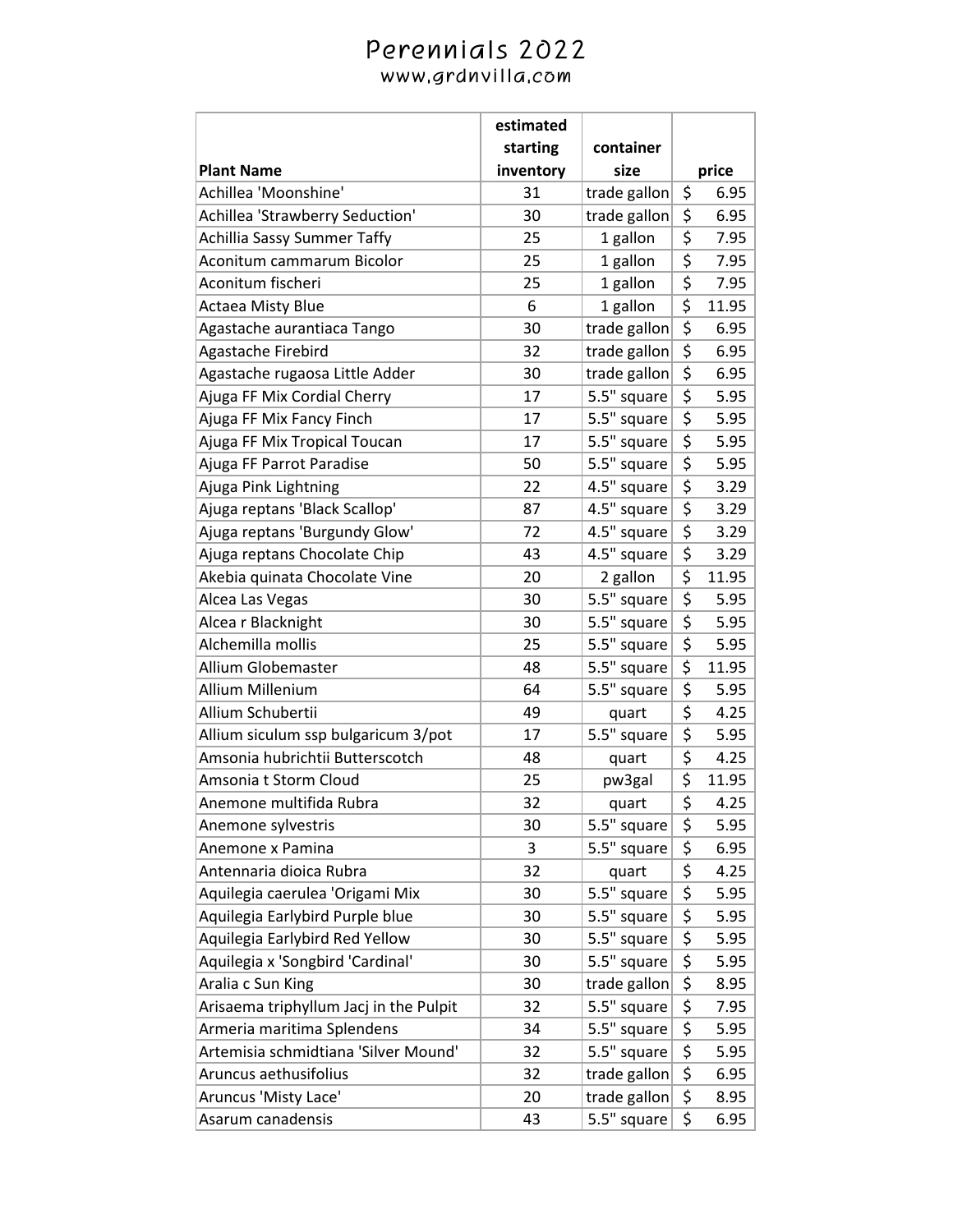| Asclepias inc Cinderella                | 30 | 5.5" square  | \$                                  | 5.95  |
|-----------------------------------------|----|--------------|-------------------------------------|-------|
| Asclepias inc Ice Ballet                | 30 | 5.5" square  | \$                                  | 5.95  |
| Asclepias t Hello Yellow                | 30 | 5.5" square  | \$                                  | 5.95  |
| Asclepias tuberosa                      | 30 | 5.5" square  | \$                                  | 5.95  |
| Aster Grape Crush                       | 25 | trade gallon | $\overline{\boldsymbol{\varsigma}}$ | 7.95  |
| <b>Aster Pink Crush</b>                 | 72 | quart        | \$                                  | 4.25  |
| Astilbe arendsii Chocolate Shogun       | 25 | trade gallon | \$                                  | 6.95  |
| Astilbe arendsii Fanal                  | 25 | trade gallon | \$                                  | 6.95  |
| Astilbe arendsii Happy Spirit           | 25 | trade gallon | \$                                  | 6.95  |
| Astilbe Bridal Veil                     | 25 | trade gallon | \$                                  | 6.95  |
| <b>Astilbe chinensis Black Pearls</b>   | 25 | trade gallon | \$                                  | 6.95  |
| Astilbe chinensis Hot Pearls            | 25 | trade gallon | \$                                  | 6.95  |
| Astilbe chinensis Mighty Chocolate Cher | 25 | trade gallon | \$                                  | 6.95  |
| Astilbe chinensis Mighty Pip            | 25 | trade gallon | \$                                  | 6.95  |
| Astilbe chinensis Purple Candles        | 25 | trade gallon | \$                                  | 6.95  |
| Astilbe chinensis Vision Inferno        | 25 | trade gallon | \$                                  | 6.95  |
| Astilbe jap. Rheinland                  | 25 | trade gallon | \$                                  | 6.95  |
| Astilbe Key Largo                       | 25 | trade gallon | \$                                  | 6.95  |
| Astilbe Peach Blossom                   | 25 | trade gallon | \$                                  | 6.95  |
| Astilbe th Ostrich Plume                | 25 | trade gallon | \$                                  | 6.95  |
| Astilbe x Color Flash                   | 25 | trade gallon | \$                                  | 6.95  |
| Astilbe x Deft Lace                     | 25 | trade gallon | \$                                  | 6.95  |
| Astilbe x Drum & Bass                   | 25 | trade gallon | \$                                  | 6.95  |
| Astilbe x Heavy Metal                   | 25 | trade gallon | \$                                  | 6.95  |
| Astilbe Younique Cerise bright pink 14" | 25 | trade gallon | \$                                  | 6.95  |
| Astrantia Burgandy Manor                | 25 | trade gallon | \$                                  | 8.95  |
| Baptisia American Goldfinch             | 25 | 1 gallon     | \$                                  | 11.95 |
| Baptisia australis                      | 30 | trade gallon | \$                                  | 6.95  |
| Baptisia Decadence Pink Lemonade        | 25 | pw2 gallon   | \$                                  | 11.95 |
| Baptisia Decadence Vanilla Cream        | 25 | pw2 gallon   | \$                                  | 11.95 |
| <b>Baptisia Honey Roasted</b>           | 25 | 1 gallon     | $\overline{\boldsymbol{\varsigma}}$ | 11.95 |
| Bergenia Dragonfly Sakura               | 30 | 5.5" square  | \$                                  | 8.95  |
| Brunnera m. Alexander's Great           | 30 | trade gallon | \$                                  | 8.95  |
| Brunnera m. Alexandria                  | 30 | trade gallon | \$                                  | 8.95  |
| Brunnera m. Jack Frost                  | 33 | trade gallon | \$                                  | 11.95 |
| Brunnera m. Silver Heart                | 30 | trade gallon | \$                                  | 8.95  |
| <b>Buddleia Buzz Hot Raspberry</b>      | 30 | 1 gallon     | \$                                  | 8.95  |
| Bulb mix Chionodoxa forbesii            | 10 | 8" round     | $\overline{\boldsymbol{\zeta}}$     | 11.95 |
| Bulb mix Chionodoxa forbesii Pink Giant | 10 | 8" round     | \$                                  | 11.95 |
| Bulb mix Daffodill Dbl Dick Wilden      | 10 | 8" round     | \$                                  | 11.95 |
| Bulb mix Daffodill Dbl Erlicheer        | 10 | 8" round     | \$                                  | 11.95 |
| Bulb mix Daffodill Dbl Sweet Ocean      | 10 | 8" round     | \$                                  | 11.95 |
| Bulb mix Fritillaria meleagris          | 10 | 8" round     | \$                                  | 11.95 |
| <b>Bulb mix Hyacinthus Jan Bos</b>      | 10 | 8" round     | \$                                  | 11.95 |
| Bulb mix Iris reticulata Purple Hill    | 10 | 8" round     | \$                                  | 11.95 |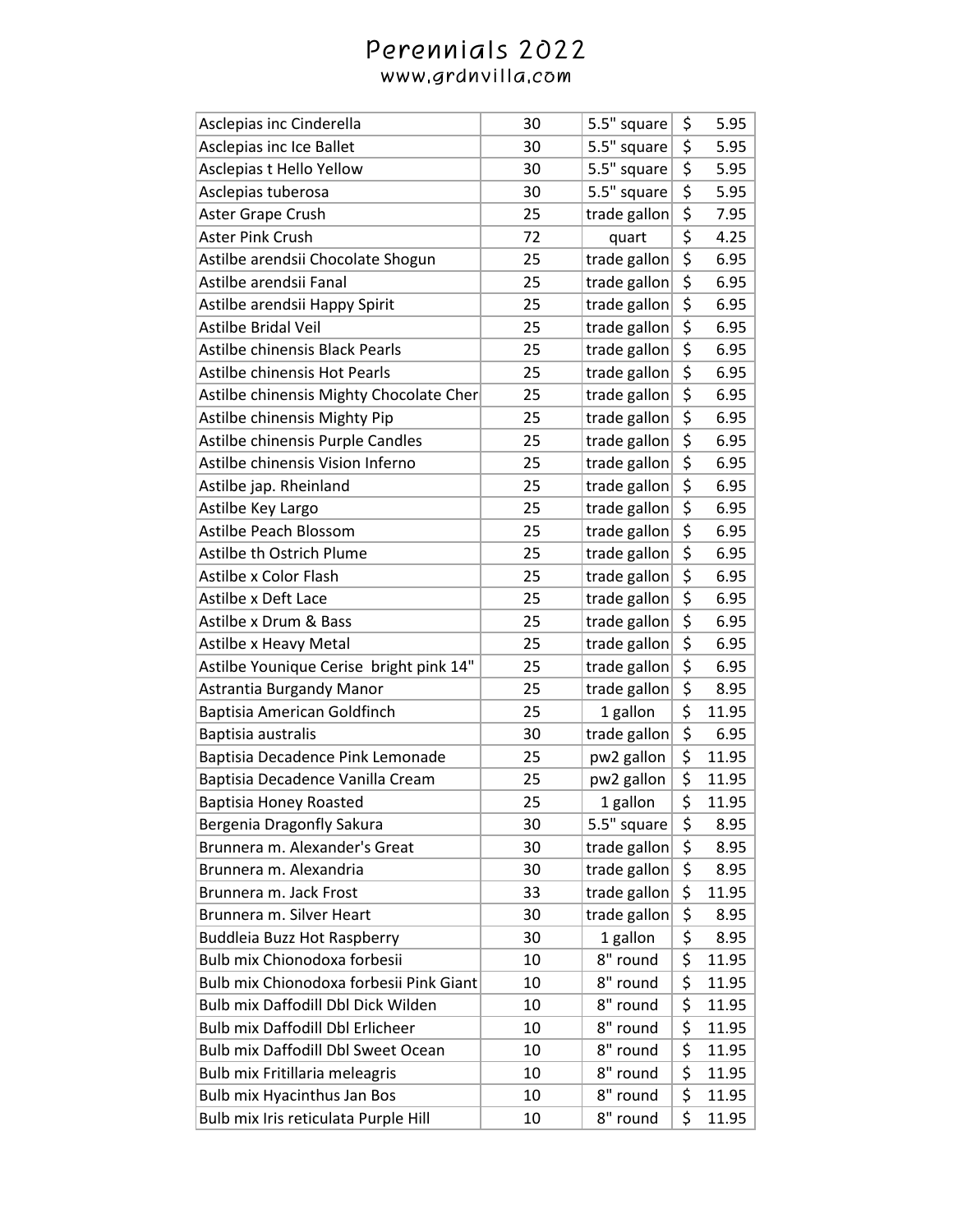| <b>Bulb mix Muscari Mix</b>                   | 10             | 8" round     | \$                              | 11.95 |
|-----------------------------------------------|----------------|--------------|---------------------------------|-------|
| <b>Bulb mix Muscari Paradoxum</b>             | 10             | 8" round     | \$                              | 11.95 |
| Bulb mix Puschkinia scilloides var libanot    | 10             | 8" round     | \$                              | 11.95 |
| <b>Bulb mix Scilla siberica Spring Beauty</b> | 10             | 8" round     | \$                              | 11.95 |
| Bulb mix Tulip Dbl Early Brownie              | 10             | 8" round     | \$                              | 11.95 |
| Bulb mix Tulip Dbl Late Black Hero            | 10             | 8" round     | \$                              | 11.95 |
| <b>Bulb mix Tulip specialty Danique</b>       | 10             | 8" round     | \$                              | 11.95 |
| <b>Bulb mix Tulip specialty Lucca</b>         | 10             | 8" round     | \$                              | 11.95 |
| <b>Bulb mix Tulip specialty Norah</b>         | 10             | 8" round     | $\overline{\boldsymbol{\zeta}}$ | 11.95 |
| Callicarpa dichotoma                          | 20             | 2 gallon     | \$                              | 11.95 |
| Calluna vulgaris (Heather) assortment         | 24             | trade gallon | \$                              | 8.95  |
| Camassia quamash 5/pot                        | 20             | 5.5" square  | \$                              | 5.95  |
| Campanula Blue Waterfall                      | 30             | 5.5" square  | \$                              | 5.95  |
| Campanula c Rapido Blue                       | 8              | 4.5" square  | \$                              | 3.29  |
| Campanula glomerata Freya                     | 10             | 5.5" square  | \$                              | 7.95  |
| Campsis rad Flamenco                          | 3              | 2 gallon     | $\overline{\boldsymbol{\zeta}}$ | 8.95  |
| Centaurea montana Amethyst in Snow            | 30             | 5.5" square  | \$                              | 7.95  |
| Centranthus ruber Pretty Betsy                | 32             | 5.5" square  | \$                              | 5.95  |
| Cerastium tom Yo Yo                           | 30             | quart        | $\overline{\boldsymbol{\zeta}}$ | 4.25  |
| Ceratostigma plumbaginoides                   | 48             | 4.5" square  | \$                              | 3.29  |
| Chelone Iyonii Hot Lips                       | 30             | 5.5" square  | \$                              | 5.95  |
| Chelone obliqua Tiny Tortuga                  | 30             | 5.5" square  | \$                              | 6.95  |
| <b>Chrysanthemem Matchsticks</b>              | 30             | 1 gallon     | \$                              | 7.95  |
| Chrysanthemum Mammoth Coral Daisy             | 30             | 1 gallon     | \$                              | 7.95  |
| Chrysanthemum Mammoth Lavender Da             | 30             | 1 gallon     | \$                              | 7.95  |
| Chrysanthemum Mammoth Red Daisy               | 30             | 1 gallon     | \$                              | 7.95  |
| Chrysanthemum Mammoth Yellow Quill            | 30             | 1 gallon     | $\overline{\boldsymbol{\zeta}}$ | 7.95  |
| Cimicifuga Chocoholic                         | 25             | trade gallon | \$                              | 11.95 |
| <b>Clematis Alaina</b>                        | 18             | trade gallon | \$                              | 12.95 |
| <b>Clematis Avant-Garde</b>                   | 12             | trade gallon | \$                              | 12.95 |
| <b>Clematis Bernadine</b>                     | 11             | trade gallon | Ś                               | 12.95 |
| Clematis Bijou bush type                      | 11             | trade gallon | \$                              | 12.95 |
| <b>Clematis Blue Angel</b>                    | 4              | trade gallon | \$                              | 12.95 |
| Clematis Bourbon                              | 10             | trade gallon | \$                              | 12.95 |
| Clematis Clair de Lune                        | $\overline{7}$ | trade gallon | \$                              | 12.95 |
| Clematis Crystal Fountain                     | 10             | trade gallon | \$                              | 12.95 |
| Clematis Diamantina                           | 10             | trade gallon | \$                              | 12.95 |
| <b>Clematis Fleuri</b>                        | 10             | trade gallon | \$                              | 12.95 |
| <b>Clematis Giselle</b>                       | 5              | trade gallon | \$                              | 12.95 |
| Clematis her. Mrs Robert Brydon               | 11             | trade gallon | \$                              | 12.95 |
| Clematis Jackmanii Superba                    | 20             | trade gallon | \$                              | 12.95 |
| Clematis Josephine                            | 10             | trade gallon | \$                              | 12.95 |
| <b>Clematis Kilian Donahue</b>                | 11             | trade gallon | \$                              | 12.95 |
| <b>Clematis Multi-Blue</b>                    | 12             | trade gallon | \$                              | 12.95 |
| <b>Clematis Nelly Moser</b>                   | 8              | trade gallon | \$                              | 12.95 |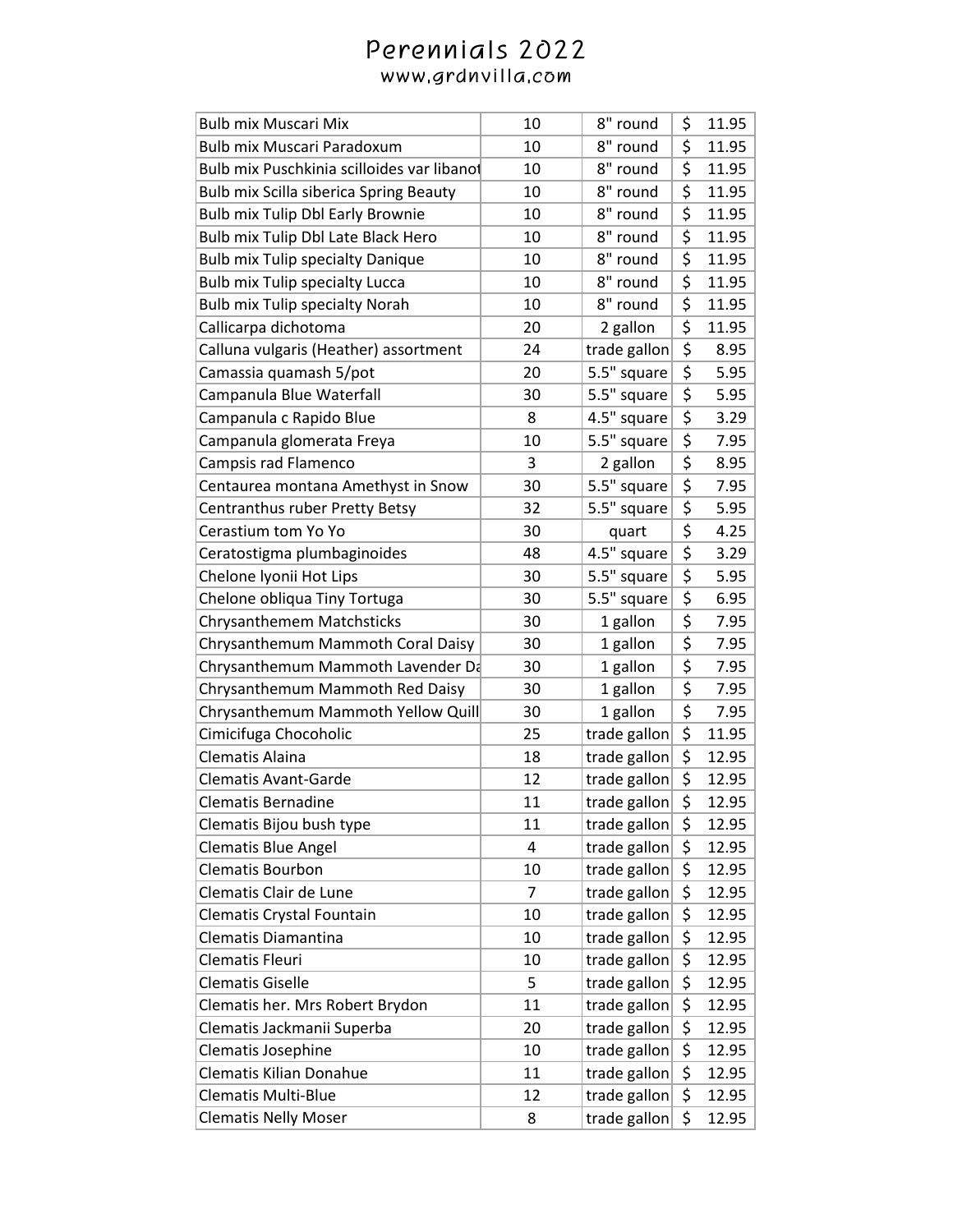| Clematis paniculata terniflora         | 20             | trade gallon | \$                                  | 12.95 |
|----------------------------------------|----------------|--------------|-------------------------------------|-------|
| <b>Clematis Paulie</b>                 | 5              | trade gallon | \$                                  | 12.95 |
| <b>Clematis Picardy</b>                | 10             | trade gallon | \$                                  | 12.95 |
| Clematis Rebecca                       | 10             | trade gallon | \$                                  | 12.95 |
| Clematis Roguchi                       | 10             | trade gallon | \$                                  | 12.95 |
| Clematis Samaritan Jo                  | 10             | trade gallon | \$                                  | 12.95 |
| Clematis Stand By Me bush type         | 13             | 1 gallon     | \$                                  | 12.95 |
| <b>Clematis Sweet Summer Love</b>      | 9              | 1 gallon     | \$                                  | 12.95 |
| Clematis tangutica                     | 10             | trade gallon | \$                                  | 12.95 |
| Coreopsis gran Solanna Golden Sphere   | 30             | 5.5" square  | \$                                  | 6.95  |
| Coreopsis gran Solanna Sunset Burst    | 30             | 5.5" square  | \$                                  | 6.95  |
| Coreopsis Permathread Red Satin        | 30             | 5.5" square  | $\overline{\boldsymbol{\zeta}}$     | 6.95  |
| Coreopsis Permathread Shades of Rose   | 30             | 5.5" square  | \$                                  | 6.95  |
| Coreopsis Satin & Lace Berry Chiffon   | 30             | 5.5" square  | \$                                  | 6.95  |
| Coreopsis Satin & Lace Red Chiffon     | 30             | 5.5" square  | \$                                  | 6.95  |
| Coreopsis verticillata 'Zagreb'        | 31             | 5.5" square  | \$                                  | 6.95  |
| Coreopsis x Jethro Tull                | 32             | 5.5" square  | \$                                  | 6.95  |
| Corydalis flex Porcelain Blue          | 30             | 5.5" square  | \$                                  | 8.95  |
| Corydalis lutea                        | 44             | 5.5" square  | \$                                  | 5.95  |
| Corydalis ochroleuca                   | 32             | 5.5" square  | $\overline{\boldsymbol{\varsigma}}$ | 5.95  |
| Corydalis solida Beth Evans 5/pot      | 10             | 5.5" square  | \$                                  | 5.95  |
| Crocosmia x Lucifer (3/pot)            | 25             | 5.5" square  | \$                                  | 5.95  |
| Darmera peltata                        | 15             | 1 gallon     | \$                                  | 7.95  |
| Delosperma dyeri Red Mountain Flame I  | 3              | 5.5" square  | $\overline{\boldsymbol{\zeta}}$     | 5.95  |
| Delosperma x Fire Spinner              | 31             | 5.5" square  | \$                                  | 5.95  |
| Delosperma x Table Mountain            | 18             | 5.5" square  | \$                                  | 5.95  |
| Delphinium el Dasante Blue             | 30             | 5.5" square  | \$                                  | 5.95  |
| Delphinium el Delphina Dk Blue/Blk Bee | 30             | 5.5" square  | \$                                  | 5.95  |
| Delphinium el Delphina Lt Blue/Wh Bee  | 30             | 5.5" square  | \$                                  | 5.95  |
| Delphinium el Delphina Pink Wh Bee     | 30             | 5.5" square  | \$                                  | 5.95  |
| Delphinium el Red Lark                 | 30             | 5.5" square  | $\overline{\mathsf{s}}$             | 11.95 |
| Delphinium 'New Mell Mini Stars'       | 3              | trade gallon | \$                                  | 6.95  |
| Delphinium New Millennium Stars        | $\overline{2}$ | trade gallon | \$                                  | 6.95  |
| Dianthus barbatus Rockin Red           | 30             | 5.5" square  | \$                                  | 5.95  |
| Dianthus Devon Cottage Pinball Wizard  | 30             | 5.5" square  | \$                                  | 5.95  |
| Dianthus Everlast White + Eye          | 30             | 5.5" square  | \$                                  | 5.95  |
| Dianthus Fruit Punch Cherry Vanilla    | 30             | trade gallon | \$                                  | 6.95  |
| Dianthus Fruit Punch Classic Coral     | 30             | trade gallon | \$                                  | 6.95  |
| Dianthus Fruit Punch Maraschino        | 30             | trade gallon | \$                                  | 6.95  |
| Dianthus Fruit Punch Spiked Punch      | 30             | trade gallon | \$                                  | 6.95  |
| Dianthus Hello Yellow                  | 30             | 5.5" square  | \$                                  | 5.95  |
| Dianthus Kahori                        | 48             | 4.5" square  | \$                                  | 3.29  |
| Dicentra Pink Diamonds                 | 20             | trade gallon | \$                                  | 12.95 |
| Dicentra spec Alba                     | 25             | 1 gallon     | \$                                  | 7.95  |
| Dicentra spec Valentine                | 25             | 1 gallon     | \$                                  | 8.95  |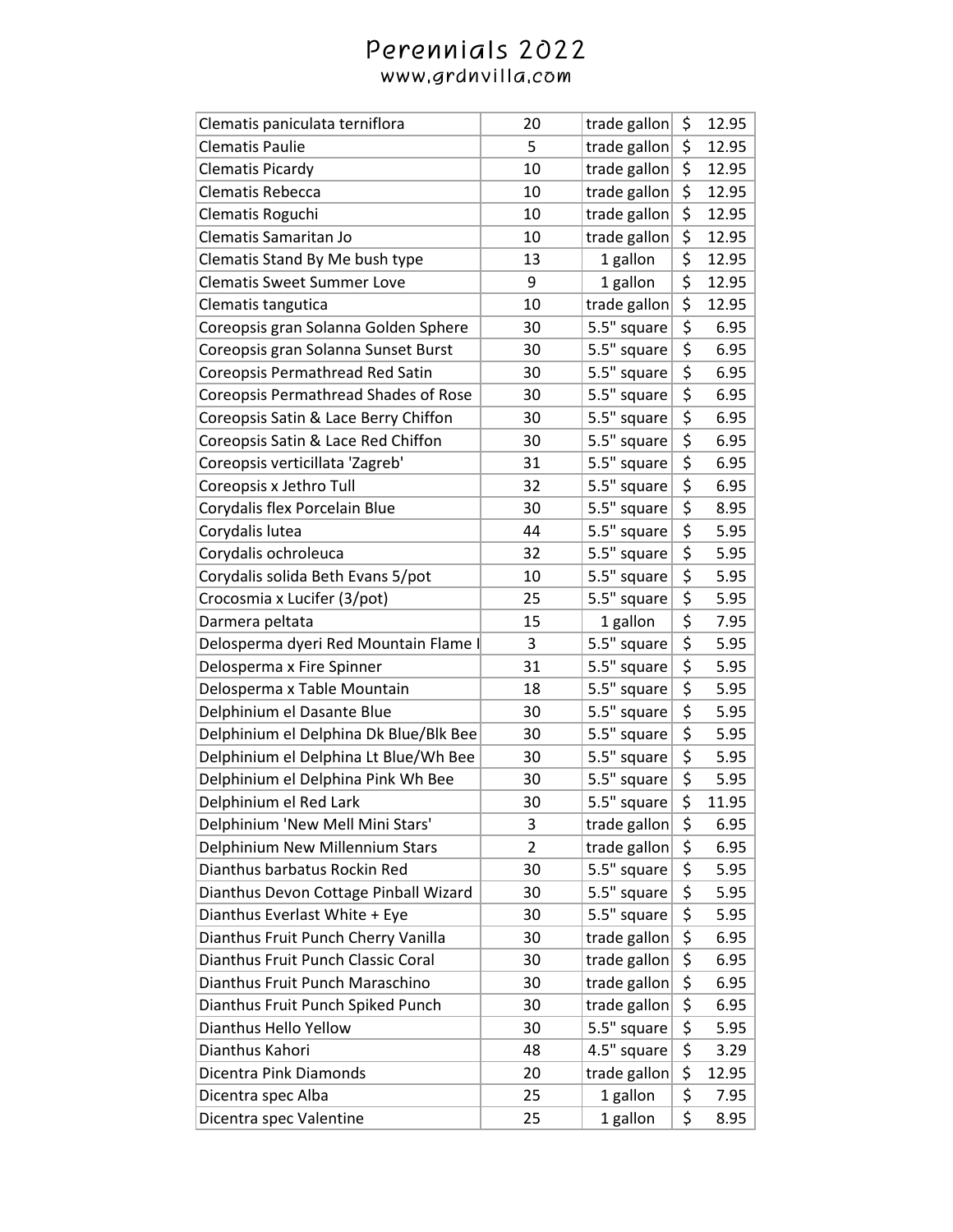| Dicentra spectabilis                       | 25 | 1 gallon     | \$                                  | 7.95  |
|--------------------------------------------|----|--------------|-------------------------------------|-------|
| Dicentra spectabilis 'Gold Heart'          | 24 | 1 gallon     | \$                                  | 8.95  |
| Dicentra x Burning Hearts                  | 25 | trade gallon | $\overline{\boldsymbol{\zeta}}$     | 11.95 |
| Dicentra x Ivory Hearts                    | 25 | trade gallon | \$                                  | 11.95 |
| Dicentra x 'King of Hearts'                | 25 | trade gallon | $\overline{\boldsymbol{\zeta}}$     | 6.95  |
| Digitalis h Arctic Fox Rose                | 30 | 1 gallon     | \$                                  | 7.95  |
| Digitalis p Dalmation Peach                | 30 | 1 gallon     | $\overline{\boldsymbol{\zeta}}$     | 7.95  |
| Draba aizoides                             | 32 | quart        | $\overline{\boldsymbol{\zeta}}$     | 4.25  |
| Echinacea 'Cheyenne Spirit'                | 48 | 5.5" square  | \$                                  | 5.95  |
| Echinacea Cone-fections 'Hot Papaya'       | 30 | 5.5" square  | \$                                  | 8.95  |
| Echinacea Eye Catcher Coral Craze          | 30 | 5.5" square  | \$                                  | 8.95  |
| <b>Echinacea Fine Feathered Parrot</b>     | 30 | 5.5" square  | \$                                  | 8.95  |
| Echinacea Lakota Fire                      | 30 | 1 gallon     | \$                                  | 8.95  |
| Echinacea 'Magnus'                         | 48 | 5.5" square  | $\overline{\boldsymbol{\zeta}}$     | 5.95  |
| Echinacea Orange Fascinator                | 30 | 5.5" square  | \$                                  | 8.95  |
| <b>Echinacea Pink Fascinator</b>           | 30 | 5.5" square  | \$                                  | 8.95  |
| Echinacea purp White Swan                  | 30 | 5.5" square  | \$                                  | 5.95  |
| Echinacea purpurea Pow Wow Wild Berr       | 48 | 5.5" square  | \$                                  | 5.95  |
| Echinacea Smoothie Strawberry Mango        | 30 | 5.5" square  | $\overline{\boldsymbol{\zeta}}$     | 8.95  |
| Echinacea Sunny Days Lemon                 | 30 | 5.5" square  | $\overline{\boldsymbol{\varsigma}}$ | 8.95  |
| Echinacea SunSeakers Salmon                | 30 | 5.5" square  | \$                                  | 8.95  |
| Echinnacea GreenTwister                    | 30 | 5.5" square  | \$                                  | 5.95  |
| Echium amoenum (Red Feathers)              | 5  | 1 gallon     | \$                                  | 7.95  |
| Epimedium versicolor Sulphureum            | 23 | 5.5" square  | \$                                  | 7.95  |
| Epimedium wush Sandy Claws                 | 20 | 5.5" square  | \$                                  | 11.95 |
| Epimedium x rubrum                         | 28 | 5.5" square  | \$                                  | 7.95  |
| Eupatorium d Baby Joe                      | 30 | 1 gallon     | $\overline{\boldsymbol{\zeta}}$     | 7.95  |
| Eupatorium fortunei Pink Frost             | 25 | 1 gallon     | \$                                  | 7.95  |
| <b>Eupatorium Gateway</b>                  | 30 | 1 gallon     | \$                                  | 7.95  |
| Eupatorium Little Joe                      | 20 | 1 gallon     | $\overline{\boldsymbol{\zeta}}$     | 7.95  |
| Euphorbia poly Bonfire                     | 30 | 5.5" square  | $\overline{\mathsf{s}}$             | 6.95  |
| Euphorbia poly First Blush                 | 30 | 5.5" square  | \$                                  | 6.95  |
| Euphorbia polychroma                       | 25 | 5.5" square  | \$                                  | 6.95  |
| Euphorbia x martini Ascot Rainbow          | 30 | 5.5" square  | \$                                  | 6.95  |
| Fern Adiatum ped Maidenhair Fern           | 14 | trade gallon | \$                                  | 6.95  |
| Fern Ath ff Lady Fern                      | 1  | trade gallon | \$                                  | 6.95  |
| Fern Ath ff Lady in Red                    | 30 | trade gallon | \$                                  | 7.95  |
| Fern Athyrium n. Pictum 'Godzilla'         | 30 | trade gallon | $\overline{\boldsymbol{\zeta}}$     | 7.95  |
| Fern Athyrium n. Pictum 'Japanese Paint    | 31 | trade gallon | \$                                  | 7.95  |
| Fern Athyrium n. Regal Red                 | 30 | trade gallon | \$                                  | 7.95  |
| Fern Athyrium x 'Ghost'                    | 18 | trade gallon | \$                                  | 9.95  |
| Fern Dryopteris Cristata The King          | 22 | trade gallon | \$                                  | 7.95  |
| Fern Dryopteris eryth Autumn Fern          | 15 | trade gallon | \$                                  | 6.95  |
| Fern Matt str Ostrich Fern                 | 30 | trade gallon | \$                                  | 7.95  |
| Fern Phyllitis scol 'Undulata' Hart's Tong | 50 | 5.5" square  | \$                                  | 5.95  |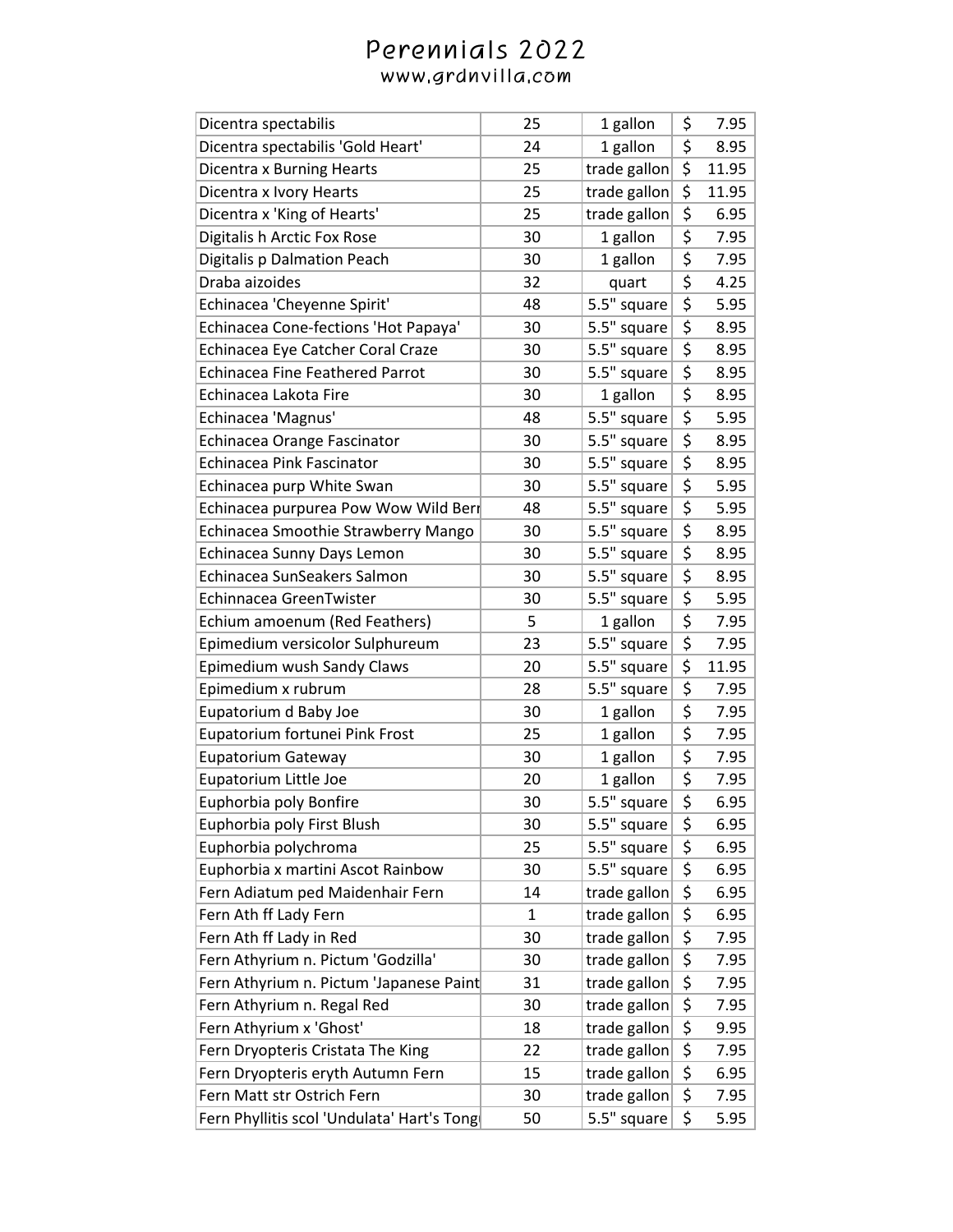| Filipendula palmata Red Umbrella          | 25 | trade gallon | \$                                  | 7.95  |
|-------------------------------------------|----|--------------|-------------------------------------|-------|
| Fragaria Tristan                          | 72 | quart        | \$                                  | 4.25  |
| Fritillaria persica                       | 25 | 5.5" square  | \$                                  | 8.95  |
| Gaillardia Arizona Apricot                | 30 | 5.5" square  | \$                                  | 5.95  |
| Gaillardia Arizona Red Shades             | 30 | 5.5" square  | $\overline{\boldsymbol{\varsigma}}$ | 5.95  |
| Gaillardia Arizona Sun                    | 30 | 5.5" square  | \$                                  | 5.95  |
| Gaillardia Spin Top Red Starburst         | 30 | 5.5" square  | \$                                  | 5.95  |
| Galium odoratum 'Sweet Woodruff'          | 49 | 4.5" square  | \$                                  | 3.29  |
| Gaura I Gaudi Pink                        | 33 | 5.5" square  | \$                                  | 5.95  |
| Gaura I Gaudi Red                         | 30 | 5.5" square  | \$                                  | 5.95  |
| Gaura I Rosy Jane                         | 41 | 5.5" square  | \$                                  | 5.95  |
| Gentiana cruciata Blue Cross              | 30 | 5.5" square  | \$                                  | 5.95  |
| Geranium Boom Chocolatta                  | 20 | trade gallon | \$                                  | 11.95 |
| Geranium can Biokovo                      | 34 | 5.5" square  | \$                                  | 6.95  |
| Geranium cinereum 'Ballerina              | 11 | 5.5" square  | \$                                  | 6.95  |
| Geranium Dark Reiter                      | 37 | 5.5" square  | \$                                  | 6.95  |
| <b>Geranium Midnight Ghost</b>            | 25 | trade gallon | \$                                  | 11.95 |
| Geranium Raven                            | 10 | 5.5" square  | \$                                  | 5.95  |
| Geranium sang Elke                        | 25 | 5.5" square  | $\overline{\boldsymbol{\varsigma}}$ | 6.95  |
| Geranium sang Max Frei                    | 30 | 5.5" square  | $\overline{\boldsymbol{\varsigma}}$ | 5.95  |
| Geranium x Kelly-Anne                     | 30 | 5.5" square  | \$                                  | 8.95  |
| Geranium x Rozanne                        | 25 | trade gallon | \$                                  | 9.95  |
| <b>Geranium x Tiny Monster</b>            | 38 | 5.5" square  | \$                                  | 5.95  |
| Geum chil Red Dragon                      | 30 | 5.5" square  | \$                                  | 5.95  |
| <b>Geum Pretticoats Peach</b>             | 30 | 5.5" square  | \$                                  | 8.95  |
| Grass, Andropogon g Holy Smoke            | 30 | 1 gallon     | \$                                  | 7.95  |
| Grass, Calamagrostis acutiflora 'Karl Foe | 30 | 1 gallon     | \$                                  | 7.95  |
| Grass, Calamagrostis acutiflora Lightning | 30 | 1 gallon     | \$                                  | 7.95  |
| Grass, Calamagrostis acutiflora 'Overdan  | 30 | 1 gallon     | \$                                  | 7.95  |
| Grass, Calamagrostis brachytricha         | 34 | 1 gallon     | \$                                  | 7.95  |
| Grass, Carex osh Evercolor Everglow       | 30 | 5.5" square  | \$                                  | 7.95  |
| Grass, Carex pensylvanica                 | 50 | quart        | \$                                  | 4.25  |
| Grass, Festuca Beyond Blue                | 35 | 1 gallon     | \$                                  | 7.95  |
| Grass, Hakonechloa macra 'All Gold'       | 33 | trade gallon | \$                                  | 7.95  |
| Grass, Hakonechloa macra 'Aureola'        | 70 | trade gallon | \$                                  | 7.95  |
| Grass, Hakonechloa macra 'Sunflare'       | 39 | trade gallon | \$                                  | 7.95  |
| Grass, Helictotrichon semp Saphirsprude   | 58 | 5.5" square  | \$                                  | 5.95  |
| Grass, Miscanthus Little Zebra            | 14 | 1 gallon     | \$                                  | 7.95  |
| Grass, Miscanthus s. 'Encore'             | 35 | 1 gallon     | \$                                  | 7.95  |
| Grass, Miscanthus s. 'Fire Dragon'        | 30 | 1 gallon     | \$                                  | 7.95  |
| Grass, Miscanthus s. 'Huron Sunrise'      | 31 | 1 gallon     | \$                                  | 7.95  |
| Grass, Miscanthus s. 'Little Miss'        | 52 | 1 gallon     | \$                                  | 7.95  |
| Grass, Miscanthus s. 'Silberfeder'        | 41 | 1 gallon     | \$                                  | 7.95  |
| Grass, Ophiopogon plan Nigrescens         | 30 | 5.5" square  | \$                                  | 7.95  |
| Grass, Panicum Dallas Blues               | 38 | 1 gallon     | \$                                  | 7.95  |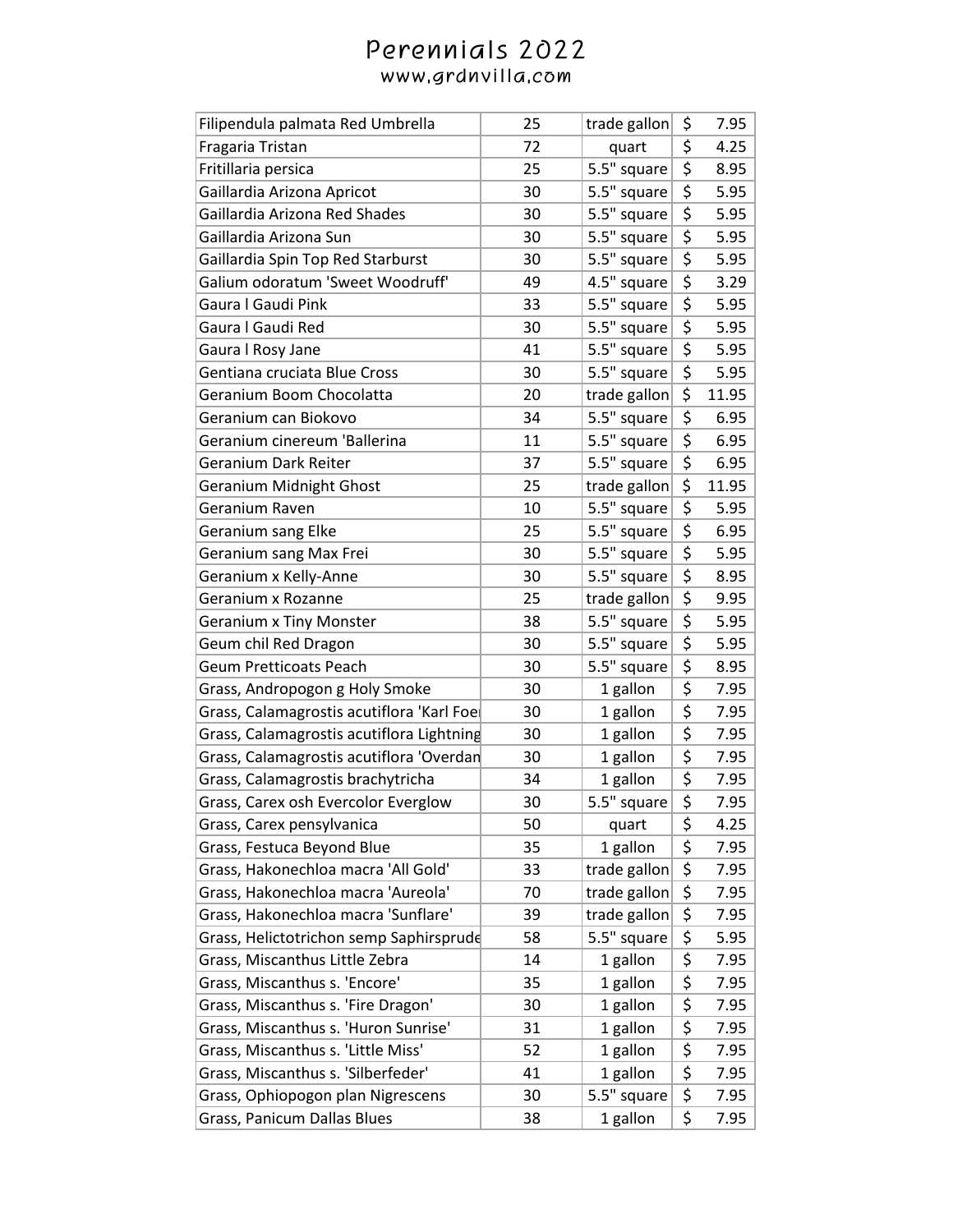| Grass, Panicum Heavy Metal                  | 42             | 1 gallon     | \$                                  | 7.95  |
|---------------------------------------------|----------------|--------------|-------------------------------------|-------|
| Grass, Panicum Prairie Fire                 | 33             | 1 gallon     | \$                                  | 7.95  |
| Grass, Panicum Totem Pole                   | 3              | 1 gallon     | \$                                  | 7.95  |
| Grass, Panicum v. Hot Rod                   | 8              | 1 gallon     | \$                                  | 7.95  |
| Grass, Schizachyrium s. The Blues           | 30             | 1 gallon     | $\overline{\boldsymbol{\varsigma}}$ | 7.95  |
| Grass, Schizachyrium s. Twilight Zone       | 30             | 1 gallon     | \$                                  | 7.95  |
| Grass, Sporobulus heterolepis               | 46             | 1 gallon     | \$                                  | 7.95  |
| Gypsophila Summer Sparkles                  | 25             | 1 gallon     | \$                                  | 7.95  |
| Helenium aut HayDay Golden Bicolor          | 30             | trade gallon | \$                                  | 6.95  |
| Heliopsis h var scab Burning Hearts         | 30             | trade gallon | \$                                  | 6.95  |
| Heliopsis var s Sunburst                    | 30             | trade gallon | \$                                  | 6.95  |
| Heliopsis var scabra Bleeding Hearts        | 25             | trade gallon | \$                                  | 6.95  |
| Helleborus Wedding Party Black Tie Affa     | 30             | trade gallon | \$                                  | 9.95  |
| Helleborus Wedding Party Dashing Groo       | 30             | trade gallon | \$                                  | 9.95  |
| <b>Helleborus Wedding Party First Dance</b> | 30             | trade gallon | \$                                  | 9.95  |
| Helleborus Wedding Party Mother of the      | 30             | trade gallon | \$                                  | 9.95  |
| Helleborus Wedding Party True Love          | 20             | trade gallon | \$                                  | 12.95 |
| <b>Hemerocallis Apricot Sparkles</b>        | 25             | trade gallon | \$                                  | 7.95  |
| <b>Hemerocallis Berrylicious</b>            | 25             | trade gallon | \$                                  | 7.95  |
| Hemerocallis Double Moses Fire              | 25             | trade gallon | \$                                  | 7.95  |
| Hemerocallis Lies and Lipstick              | 25             | trade gallon | \$                                  | 7.95  |
| Hemerocallis Moonlit Masquerade             | 25             | trade gallon | \$                                  | 7.95  |
| Hemerocallis, Bella Lugosi                  | 6              | trade gallon | \$                                  | 7.95  |
| Hemerocallis, Bestseller                    | 7              | trade gallon | \$                                  | 7.95  |
| Hemerocallis, Daring Deception              | 22             | trade gallon | \$                                  | 7.95  |
| Hemerocallis, Diva's Choice'                | 25             | trade gallon | \$                                  | 7.95  |
| Hemerocallis, Double Pardon Me              | 27             | trade gallon | \$                                  | 7.95  |
| Hemerocallis, Everydaylily Pink Wing        | $\overline{2}$ | trade gallon | \$                                  | 7.95  |
| Hemerocallis, Eye on America                | 29             | trade gallon | \$                                  | 7.95  |
| Hemerocallis, Handwriting on the Wall       | 6              | trade gallon | \$                                  | 7.95  |
| Hemerocallis, Isabella Marafi               | 25             | trade gallon | \$                                  | 7.95  |
| Hemerocallis, Lavender Blue Baby            | 21             | trade gallon | \$                                  | 7.95  |
| Hemerocallis, Night Embers                  | 6              | trade gallon | \$                                  | 7.95  |
| Hemerocallis, Passionate Returns            | 8              | trade gallon | \$                                  | 7.95  |
| Hemerocallis, Primal Scream                 | 18             | trade gallon | \$                                  | 7.95  |
| Hemerocallis, Red Hot Returns               | 7              | trade gallon | \$                                  | 7.95  |
| Hemerocallis, South Seas                    | 36             | trade gallon | \$                                  | 7.95  |
| Hemerocallis, Spacecoast Sea Shells         | 14             | trade gallon | $\overline{\boldsymbol{\zeta}}$     | 7.95  |
| Hemerocallis, Stella de Oro                 | 26             | trade gallon | \$                                  | 7.95  |
| Hemerocallis, Unlock the Stars              | 16             | trade gallon | \$                                  | 7.95  |
| Heuchera Champagne                          | 30             | 5.5" square  | \$                                  | 8.95  |
| Heuchera 'Cherry Cola'                      | 30             | 5.5" square  | \$                                  | 8.95  |
| <b>Heuchera Dew Drops</b>                   | 30             | 5.5" square  | \$                                  | 8.95  |
| Heuchera Forever Purple                     | 30             | 5.5" square  | \$                                  | 8.95  |
| Heuchera Forever Red                        | 30             | 5.5" square  | \$                                  | 8.95  |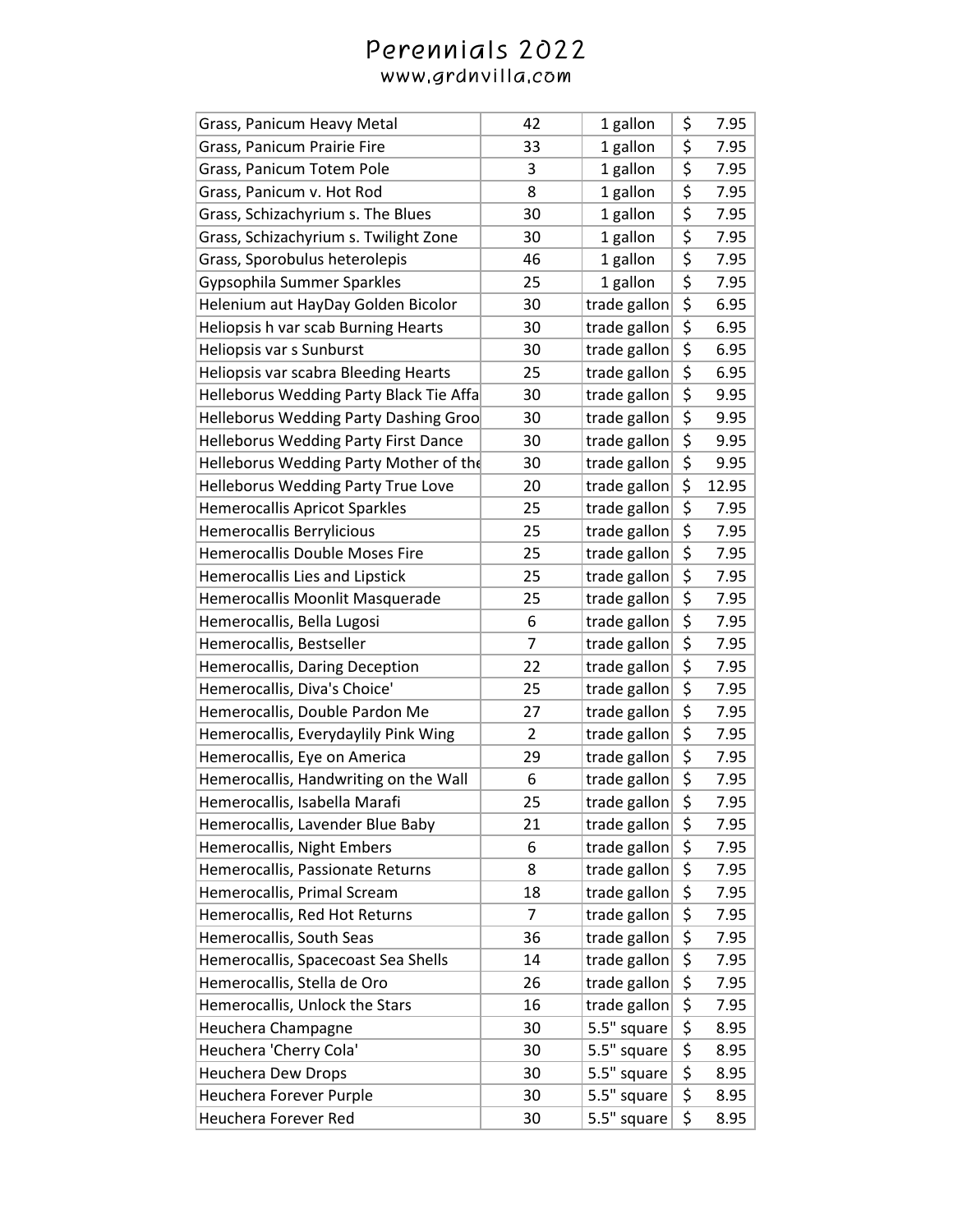| <b>Heuchera Frilly</b>             | 30             | 5.5" square | \$                              | 8.95  |
|------------------------------------|----------------|-------------|---------------------------------|-------|
| Heuchera 'Georgia Peach'           | 31             | 5.5" square | \$                              | 8.95  |
| Heuchera 'Lime Marmalade'          | 30             | 5.5" square | \$                              | 8.95  |
| Heuchera Little Cutie Blondie      | 30             | 5.5" square | \$                              | 8.95  |
| Heuchera m. 'Palace Purple'        | 20             | 5.5" square | \$                              | 5.95  |
| Heuchera Midnight Rose             | 30             | 5.5" square | \$                              | 8.95  |
| Heuchera Northern Exposure Amber   | 30             | 5.5" square | \$                              | 8.95  |
| Heuchera Northern Exposure Sienna  | 30             | 5.5" square | \$                              | 8.95  |
| Heuchera Northern Exposure Silver  | 32             | 5.5" square | $\overline{\boldsymbol{\zeta}}$ | 8.95  |
| Heuchera Obsidian                  | 30             | 5.5" square | \$                              | 8.95  |
| <b>Heuchera Paris</b>              | 32             | 5.5" square | \$                              | 8.95  |
| Heuchera Primo Black Pearl         | 4              | 1 gallon    | \$                              | 9.95  |
| Heuchera Red Lightning             | 30             | 5.5" square | $\overline{\boldsymbol{\zeta}}$ | 8.95  |
| Heuchera Spellbound                | 31             | 5.5" square | \$                              | 8.95  |
| <b>Heuchera Timeless Treasure</b>  | 20             | 5.5" square | \$                              | 8.95  |
| Heucherella 'Catching Fire'        | 20             | 5.5" square | \$                              | 8.95  |
| Heucherella Golden Zebra           | 30             | 5.5" square | \$                              | 8.95  |
| Heucherella Pink Revolution        | 30             | 5.5" square | \$                              | 8.95  |
| Heucherella Solar Eclipse          | 30             | 5.5" square | $\overline{\boldsymbol{\zeta}}$ | 8.95  |
| <b>Heucherella Sweet Tea</b>       | 30             | 5.5" square | \$                              | 8.95  |
| <b>Hibiscus Dark Mystery</b>       | 25             | 3 gallon    | \$                              | 12.95 |
| <b>Hibiscus Midnight Marvel</b>    | 25             | 3 gallon    | \$                              | 12.95 |
| Hibiscus Summerific French Vanilla | 25             | 3 gallon    | \$                              | 12.95 |
| Hibiscus, 'Starry Starry Night'    | 25             | 3 gallon    | \$                              | 12.95 |
| Hibiscus, Summerific Berry Awesome | 25             | 3 gallon    | \$                              | 12.95 |
| Hibiscus, Summerific Evening Rose  | 25             | 3 gallon    | \$                              | 12.95 |
| Hosta Ambrosia                     | 11             | 5.5" square | \$                              | 11.95 |
| Hosta Angel Falls                  | 12             | 1 gallon    | \$                              | 11.95 |
| <b>Hosta Autumn Frost</b>          | 4              | 1 gallon    | \$                              | 11.95 |
| Hosta Blue Angel                   | 10             | 1 gallon    | \$                              | 11.95 |
| Hosta Blue Ivory                   | 12             | 1 gallon    | $\overline{\mathsf{s}}$         | 11.95 |
| Hosta Blue Jeans Bling             | 12             | 5.5" square | \$                              | 12.95 |
| <b>Hosta Blue Mouse Ears</b>       | 6              | 5.5" square | \$                              | 7.95  |
| Hosta Brim Cup                     | 25             | 1 gallon    | \$                              | 11.95 |
| Hosta Coast to Coast               | 6              | 1 gallon    | \$                              | 11.95 |
| Hosta Cool as a Cucumber           | $\overline{2}$ | 1 gallon    | \$                              | 11.95 |
| <b>Hosta Curly Fries</b>           | 30             | 1 gallon    | \$                              | 11.95 |
| <b>Hosta Dancing Queen</b>         | 30             | 1 gallon    | \$                              | 11.95 |
| Hosta Dream Queen                  | 37             | 1 gallon    | \$                              | 11.95 |
| Hosta Fire and Ice                 | $\overline{2}$ | 1 gallon    | \$                              | 11.95 |
| Hosta Firn Line                    | 20             | 1 gallon    | \$                              | 11.95 |
| Hosta First Blush                  | 30             | 1 gallon    | \$                              | 21.95 |
| Hosta Golden Tiara                 | 12             | 1 gallon    | \$                              | 11.95 |
| Hosta Guacamole                    | 25             | 1 gallon    | \$                              | 11.95 |
| Hosta Guardian Angel               | 6              | 1 gallon    | \$                              | 11.95 |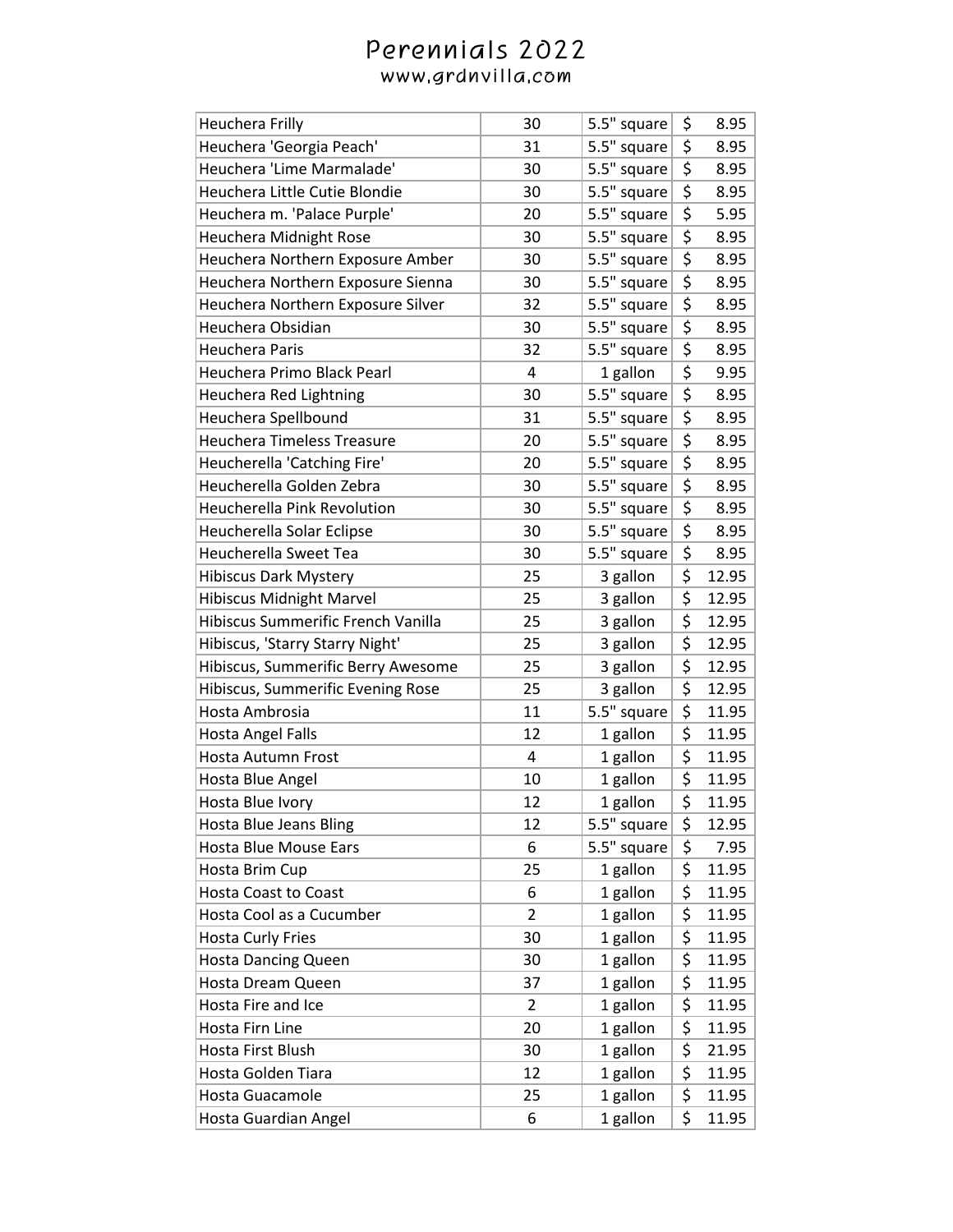| Hosta Hawaiian Luau                | 10             | 5.5" square | \$                              | 11.95 |
|------------------------------------|----------------|-------------|---------------------------------|-------|
| <b>Hosta High Society</b>          | $\mathbf{1}$   | 1 gallon    | \$                              | 11.95 |
| Hosta Hillary                      | 11             | 5.5" square | \$                              | 16.95 |
| <b>Hosta Island Breeze</b>         | 30             | 1 gallon    | \$                              | 11.95 |
| Hosta June                         | 17             | 1 gallon    | \$                              | 11.95 |
| Hosta Komodo Dragon                | 2              | 1 gallon    | \$                              | 11.95 |
| Hosta Ladybug                      | 6              | 5.5" square | \$                              | 11.95 |
| Hosta Lakeside Cupcake             | 11             | 1 gallon    | \$                              | 11.95 |
| Hosta Lakeside Paisley Print       | 13             | 1 gallon    | \$                              | 11.95 |
| Hosta Lemon Snap                   | 10             | 5.5" square | \$                              | 16.95 |
| Hosta Lipstick Blonde              | 25             | 1 gallon    | \$                              | 11.95 |
| Hosta Maui Buttercups              | $\overline{2}$ | 1 gallon    | \$                              | 11.95 |
| <b>Hosta Mighty Mouse</b>          | 8              | 5.5" square | \$                              | 7.95  |
| Hosta Mini Skirt                   | $\overline{7}$ | 5.5" square | \$                              | 7.95  |
| Hosta Munchkin Fire                | 9              | 1 gallon    | \$                              | 11.95 |
| Hosta Night Before Christmas       | 13             | 1 gallon    | \$                              | 11.95 |
| Hosta Orange Marmalade             | $\overline{7}$ | 5.5" square | \$                              | 11.95 |
| <b>Hosta Pandora's Box</b>         | 8              | 5.5" square | \$                              | 7.95  |
| Hosta Parthenon                    | 11             | 5.5" square | \$                              | 11.95 |
| <b>Hosta Plum Delicious</b>        | 10             | 5.5" square | \$                              | 17.95 |
| Hosta Prairie's Edge               | $\mathbf{1}$   | 1 gallon    | \$                              | 11.95 |
| <b>Hosta Praying Hands</b>         | 26             | 1 gallon    | \$                              | 11.95 |
| Hosta Rainbow's End                | 26             | 1 gallon    | \$                              | 11.95 |
| Hosta Raspberry Sundae             | 8              | 1 gallon    | \$                              | 11.95 |
| Hosta Road Rage                    | 9              | 5.5" square | \$                              | 11.95 |
| <b>Hosta School Mouse</b>          | 9              | 5.5" square | \$                              | 7.95  |
| Hosta Smash Hit                    | 8              | 5.5" square | \$                              | 11.95 |
| Hosta Snake Eyes                   | 31             | 1 gallon    | \$                              | 11.95 |
| <b>Hosta Sorbet</b>                | 21             | 1 gallon    | \$                              | 11.95 |
| <b>Hosta Spartacus</b>             | 64             | 5.5" square | \$                              | 7.95  |
| <b>Hosta Stained Glass</b>         | 11             | 1 gallon    | $\overline{\boldsymbol{\zeta}}$ | 11.95 |
| Hosta Sugar Daddy                  | 7              | 1 gallon    | \$                              | 11.95 |
| <b>Hosta Sum and Substance</b>     | 30             | 1 gallon    | \$                              | 11.95 |
| Hosta Sun Mouse                    | 2              | 5.5" square | \$                              | 7.95  |
| Hosta Velvet Moon                  | 38             | 1 gallon    | \$                              | 11.95 |
| <b>Hosta Victory</b>               | 29             | 1 gallon    | \$                              | 11.95 |
| <b>Hosta Warwick Comet</b>         | 35             | 1 gallon    | \$                              | 11.95 |
| Hosta Waterslide                   | 2              | pw1 gallon  | \$                              | 11.95 |
| Hosta Wheee!                       | 8              | 1 gallon    | \$                              | 7.95  |
| Hosta Whirlwind                    | $\mathbf{1}$   | 1 gallon    | \$                              | 11.95 |
| Hosta White Feather                | 25             | 1 gallon    | \$                              | 11.95 |
| <b>Hosta Wildest Dreams</b>        | 10             | 5.5" square | \$                              | 14.95 |
| Houttuynia cordata Chameleon       | 48             | 4.5" square | \$                              | 3.29  |
| Hydrangea petiolaris Climbing Hydr | 20             | 2 gallon    | \$                              | 12.95 |
| Iberis semp Snowsurfer Forte       | 30             | 5.5" square | \$                              | 5.95  |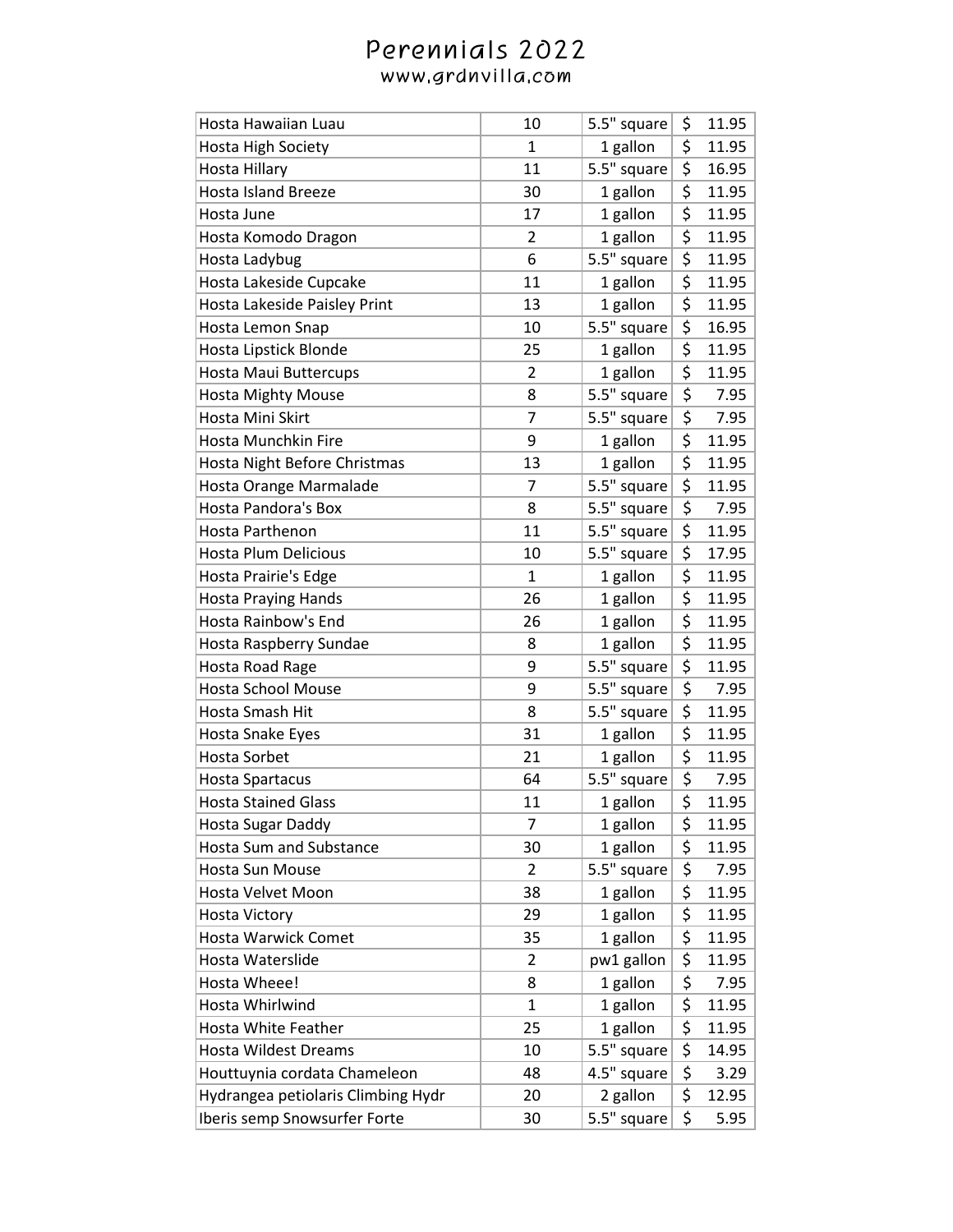| Iris ensata Dinner Plate Harlequinesque      | 25             | 1 gallon     | \$                                  | 9.95 |
|----------------------------------------------|----------------|--------------|-------------------------------------|------|
| Iris ensata Lion King                        | 25             | 1 gallon     | \$                                  | 9.95 |
| Iris germ Batik                              | 30             | 1 gallon     | \$                                  | 9.95 |
| Iris germanica Peggy Sue                     | 13             | 1 gallon     | \$                                  | 9.95 |
| Iris germanica Raptor Red                    | 30             | 1 gallon     | $\overline{\boldsymbol{\varsigma}}$ | 9.95 |
| Iris germanica Savannah Sunset               | 8              | 1 gallon     | \$                                  | 9.95 |
| Iris germanica Sharp Dressed Man             | 30             | 1 gallon     | \$                                  | 9.95 |
| Iris germanica That's All Folks              | 30             | 1 gallon     | $\overline{\boldsymbol{\varsigma}}$ | 9.95 |
| Iris pallida Albovariegata                   | 36             | 1 gallon     | \$                                  | 9.95 |
| Iris pseudata Yarai                          | 17             | 1 gallon     | \$                                  | 7.95 |
| Iris sib How Audacious                       | 26             | 1 gallon     | \$                                  | 7.95 |
| Iris sib Kaboom                              | 25             | 1 gallon     | \$                                  | 7.95 |
| Iris sib Peacock Butterfly Uncorked          | 27             | 1 gallon     | \$                                  | 7.95 |
| Iris sib Peacock Painted Woman               | 12             | 1 gallon     | \$                                  | 7.95 |
| Iris sib Sunfisher                           | 25             | 1 gallon     | \$                                  | 7.95 |
| Jovibarba h s arenaria Mini hen&chick        | 32             | 4.5" square  | \$                                  | 3.29 |
| Kniphofia h Fire Dance                       | 30             | trade gallon | \$                                  | 6.95 |
| Lamium m Lemon Frost                         | 32             | 4.5" square  | \$                                  | 3.29 |
| Lamium maculatum Beacon Silver               | 11             | 4.5" square  | $\overline{\boldsymbol{\zeta}}$     | 3.29 |
| Lamium maculatum Golden Anniversary          | 35             | 4.5" square  | \$                                  | 3.29 |
| Lamium White Nancy                           | 48             | 4.5" square  | \$                                  | 3.29 |
| Lavandula 'Munstead'                         | 72             | quart        | \$                                  | 4.25 |
| Lavandula 'Phenomenol'                       | 72             | quart        | \$                                  | 4.25 |
| Lavandula Sweet Romance                      | 20             | 1 gallon     | \$                                  | 8.95 |
| Lavendula a Hidcote                          | 48             | quart        | \$                                  | 4.25 |
| Lavendula x i Grosso'                        | 20             | 1 gallon     | \$                                  | 7.95 |
| Leucanthemum s Becky                         | 48             | quart        | \$                                  | 4.25 |
| Leucanthemum s Carpet Angel Daisy            | 30             | trade gallon | \$                                  | 6.95 |
| Leucanthemum s Real Charmer                  | 30             | trade gallon | \$                                  | 6.95 |
| Leucanthemum s Real Glory                    | 30             | trade gallon | \$                                  | 6.95 |
| Leucanthemum s Snowcap                       | 30             | trade gallon | \$                                  | 6.95 |
| Leucanthemum s Whoops-a-Daisy                | 30             | trade gallon | \$                                  | 8.95 |
| Lewisia coty Elise Mix (Bitterroot)          | 30             | 5.5" square  | \$                                  | 5.95 |
| Liatris spicata (5/pot)                      | 50             | trade gallon | \$                                  | 6.95 |
| Liatris spicata Floristan Alba (3/pot)       | 50             | trade gallon | \$                                  | 6.95 |
| Liatris spicata Kobold (2/pot)               | 50             | trade gallon | \$                                  | 6.95 |
| Ligularia d Pandora                          | 25             | 1 gallon     | \$                                  | 9.95 |
| Ligularia 'Little Rocket'                    | 25             | 1 gallon     | $\overline{\boldsymbol{\zeta}}$     | 9.95 |
| Ligularia The Rocket                         | 9              | 1 gallon     | \$                                  | 9.95 |
| Lilium Martagon Guinea White 2/pot           | 15             | trade gallon | \$                                  | 7.95 |
| Lily Asiatic, Tiny Comfort - dk red 3/pot    | 2              | trade gallon | \$                                  | 6.95 |
| Lily Asiatic, Tiny Orange Sensation          | $\overline{2}$ | trade gallon | \$                                  | 6.95 |
| Lily Asiatic, Tiny Padhye - burg/white       | 4              | trade gallon | \$                                  | 6.95 |
| Lily Oriental, Rose Lily Carolina            | 6              | 1 gallon     | \$                                  | 6.95 |
| Lily Oriental, Rose Lily Thalita -dbl pi\red | 10             | 1 gallon     | \$                                  | 6.95 |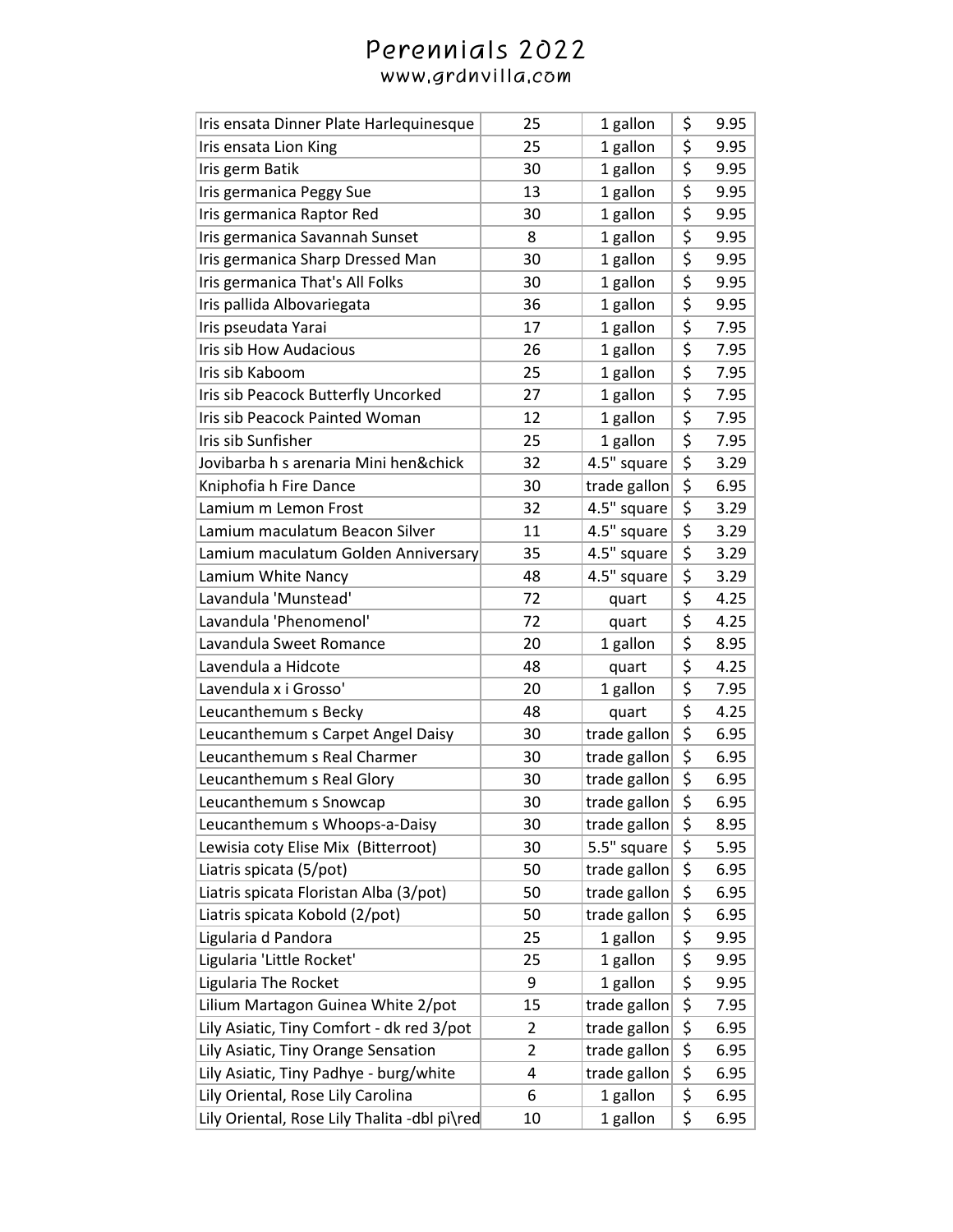| Lily Oriental, Speedy - pink             | 8              | 1 gallon     | \$<br>6.95  |
|------------------------------------------|----------------|--------------|-------------|
| Liriope muscari Big Blue                 | 48             | quart        | \$<br>4.25  |
| Lobelia cardinalis                       | 30             | 5.5" square  | \$<br>5.95  |
| Lobelia s. Fan Scarlet                   | 30             | 5.5" square  | \$<br>5.95  |
| Lobelia siphilitica Blue Select          | 32             | 5.5" square  | \$<br>5.95  |
| Lonicera brownii 'Dropmore Scarlet'      | 32             | 1 gallon     | \$<br>11.95 |
| Lonicera h. 'Gold Flame'                 | 32             | 1 gallon     | \$<br>11.95 |
| Lonicera Halls White                     | 10             | 1 gallon     | \$<br>11.95 |
| Lupinus Gallery Mix                      | 30             | 5.5" square  | \$<br>5.95  |
| Lupinus Mini Gallery Mixed               | 30             | 5.5" square  | \$<br>5.95  |
| Lupinus x Tutti Frutti Mix               | 30             | 5.5" square  | \$<br>5.95  |
| Lychnis arkwrightii Orange Gnome         | 30             | 5.5" square  | \$<br>5.95  |
| Monarda Fireball                         | 30             | trade gallon | \$<br>7.95  |
| Monarda Jacob Cline                      | 30             | trade gallon | \$<br>7.95  |
| Monarda Sugar Buzz 'Blue Moon'           | 20             | trade gallon | \$<br>7.95  |
| Monarda Sugar Buzz Bubblegum Blast'      | 20             | trade gallon | \$<br>7.95  |
| Monarda Sugar Buzz 'Cherry Pops          | 20             | trade gallon | \$<br>7.95  |
| Monarda Sugar Buzz 'Grape Gumball'       | 20             | trade gallon | \$<br>7.95  |
| Monarda Sugar Buzz Pink Frosting         | 20             | trade gallon | \$<br>7.95  |
| Monarda Sugar Buzz Rockin Raspberry      | 20             | trade gallon | \$<br>7.95  |
| Mukgenia Nova Flame                      | 30             | 5.5" square  | \$<br>8.95  |
| Nepeta Cat's Meow                        | 32             | trade gallon | \$<br>7.95  |
| Nepeta Cat's Pajamas                     | 20             | trade gallon | \$<br>7.95  |
| Nepeta faassinii 'Walker's Low'          | $\overline{7}$ | 5.5" square  | \$<br>5.95  |
| Oenothera ber Siskiyou Pink              | 30             | 5.5" square  | \$<br>5.95  |
| Oenothera missouriensis                  | 30             | 5.5" square  | \$<br>5.95  |
| Origanum Drops of Jupiter                | 10             | trade gallon | \$<br>7.95  |
| Origanum Kirigami                        | 30             | 5.5" square  | \$<br>5.95  |
| Pachysandra t. 'Green Sheen'             | 78             | 4.5" square  | \$<br>3.29  |
| Paeonia 'Buckeye Belle'                  | 15             | 2 gallon     | \$<br>14.95 |
| Paeonia Celebrity                        | 15             | 2 gallon     | \$<br>14.95 |
| Paeonia Command Performance              | 15             | 2 gallon     | \$<br>14.95 |
| Paeonia 'Coral Sunset'                   | 15             | 2 gallon     | \$<br>14.95 |
| Paeonia Duchesse de Nemours              | 15             | 2 gallon     | \$<br>14.95 |
| Paeonia Festiva Maxima                   | $\overline{7}$ | 2 gallon     | \$<br>14.95 |
| Paeonia Itoh Hybrid, Bartzella           | 10             | 2 gallon     | \$<br>24.95 |
| Paeonia Itoh Hybrid, Scarlet Heaven      | 5              | 2 gallon     | \$<br>39.95 |
| Paeonia Itoh Hybrid, Scrumdidleyumptid   | 5              | 2 gallon     | \$<br>39.95 |
| Paeonia Itoh Hybrid, Singing in the Rain | 5              | 2 gallon     | \$<br>39.95 |
| Paeonia Karl Rosenfield                  | $\mathbf{1}$   | 2 gallon     | \$<br>14.95 |
| Paeonia Rubra Plena                      | 10             | 1 gallon     | \$<br>39.95 |
| Paeonia Sarah Bernhardt                  | 6              | 2 gallon     | \$<br>14.95 |
| Paeonia Sorbet                           | 10             | 2 gallon     | \$<br>14.95 |
| Paeonia suff Kaoukamon                   | 5              | 2 gallon     | \$<br>29.95 |
| Paeonia suff Shimanishiki                | 5              | 2 gallon     | \$<br>29.95 |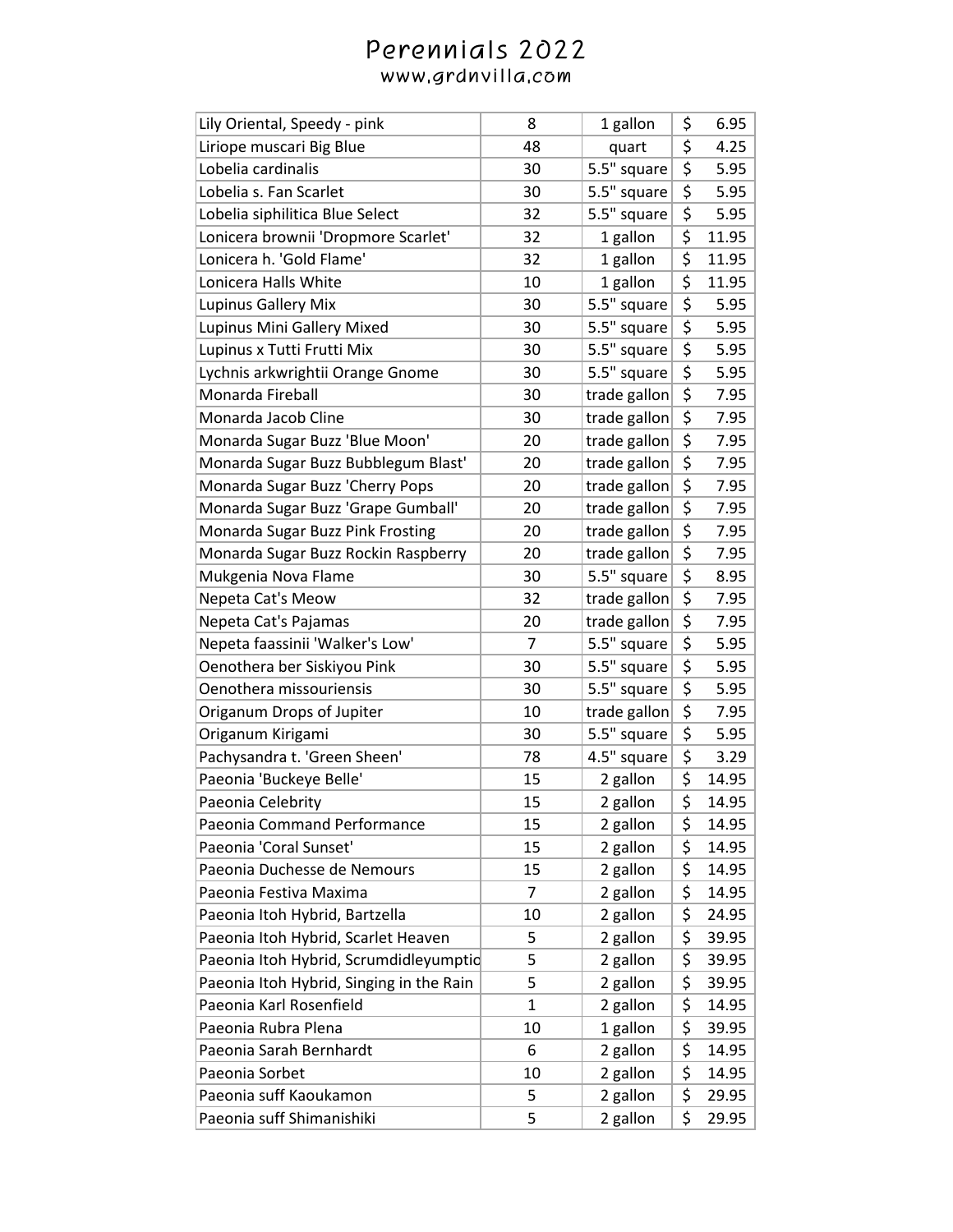| Papaver orientale Princess Vic Louise      | 30 | 5.5" square  | \$                                  | 5.95  |
|--------------------------------------------|----|--------------|-------------------------------------|-------|
| Papaver orientale Royal Wedding            | 30 | 5.5" square  | \$                                  | 5.95  |
| Papaver orientale 'Turkenlouis             | 25 | 5.5" square  | \$                                  | 5.95  |
| Penstemon digitalis Onyx and Pearls        | 25 | trade gallon | \$                                  | 7.95  |
| Penstemon sch Red Riding Hood              | 30 | trade gallon | \$                                  | 6.95  |
| Perovskia atriplicifolia Denim n Lace      | 60 | trade gallon | \$                                  | 8.95  |
| Phlox stol divaricata Blue Moon            | 60 | quart        | \$                                  | 4.25  |
| Phlox Early Start Cerise                   | 30 | 5.5" square  | \$                                  | 6.95  |
| Phlox Early Start Pink Candy               | 30 | 5.5" square  | $\overline{\boldsymbol{\zeta}}$     | 6.95  |
| Phlox Early Start Purple Eye               | 30 | 5.5" square  | \$                                  | 6.95  |
| Phlox p David                              | 30 | 5.5" square  | \$                                  | 5.95  |
| Phlox p Fireworks                          | 30 | 5.5" square  | \$                                  | 5.95  |
| Phlox p Garden Girls Cover Girl            | 25 | trade gallon | \$                                  | 7.95  |
| Phlox p Garden Girls Glamour Girl          | 25 | trade gallon | \$                                  | 7.95  |
| Phlox p Laura                              | 30 | 5.5" square  | \$                                  | 5.95  |
| Phlox p Orange Perfection                  | 30 | 5.5" square  | \$                                  | 5.95  |
| Phlox p Red Riding Hood                    | 30 | 5.5" square  | \$                                  | 5.95  |
| Phlox p Super Ka-Pow Coral                 | 30 | 5.5" square  | \$                                  | 6.95  |
| Phlox stolonifera Home Fires               | 32 | quart        | \$                                  | 4.25  |
| Phlox subulata Amazing Grace               | 72 | 4.5" square  | \$                                  | 3.29  |
| Phlox subulata North Hills                 | 72 | 4.5" square  | \$                                  | 3.29  |
| Phlox subulata 'Red Wing'                  | 72 | 4.5" square  | \$                                  | 3.29  |
| Phlox subulata Scarlet Flame               | 72 | 4.5" square  | \$                                  | 3.29  |
| Phlox subulata Violet Pinwheels            | 72 | 4.5" square  | \$                                  | 3.29  |
| Phlox subulata Blue Emerald                | 72 | 4.5" square  | \$                                  | 3.29  |
| Platycodon gr Astra Pink                   | 30 | 5.5" square  | \$                                  | 5.95  |
| Platycodon gr Fugi Blue                    | 25 | 5.5" square  | \$                                  | 5.95  |
| Polemonium bor Heavenly Habit              | 30 | trade gallon | \$                                  | 6.95  |
| Polemonium rep 'Touch of Class'            | 30 | trade gallon | \$                                  | 7.95  |
| Polygonatum odoratum'Variegatum'           | 17 | 2 gallon     | $\overline{\boldsymbol{\zeta}}$     | 7.95  |
| Primula Oakleaf Yellow Picotee             | 8  | 5.5" square  | $\overline{\mathsf{s}}$             | 8.95  |
| Pulmonaria 'Raspberry Splash'              | 36 | 5.5" square  | \$                                  | 9.95  |
| Pulmonaria saccharata 'Mrs. Moon'          | 37 | 5.5" square  | \$                                  | 5.95  |
| Pulmonaria saccharata Silver Bouquet       | 32 | 5.5" square  | \$                                  | 9.95  |
| <b>Pulmonaria Twinkle Toes</b>             | 31 | 5.5" square  | $\overline{\boldsymbol{\zeta}}$     | 8.95  |
| Pulsatilla vulgaris 'Rubra'                | 30 | 5.5" square  | \$                                  | 5.95  |
| Rhubarb Canada Red                         | 25 | 2 gallon     | \$                                  | 7.95  |
| Rhubarb Victoria                           | 30 | 2 gallon     | $\overline{\boldsymbol{\varsigma}}$ | 7.95  |
| Rodgersia Cherry Blush                     | 33 | 1 gallon     | \$                                  | 8.95  |
| Rodgersia Choco Wings                      | 14 | 1 gallon     | \$                                  | 12.95 |
| Rudbeckia American Gold Rush               | 48 | 5.5" square  | \$                                  | 6.95  |
| Rudbeckia Little Goldstar                  | 30 | 5.5" square  | \$                                  | 6.95  |
| Sagina subulata Aurea                      | 48 | 4.5" square  | \$                                  | 3.29  |
| Salvia n. Color Spires Back to the Fuschia | 25 | 1 gallon     | \$                                  | 8.95  |
| Salvia n. Color Spires Pink Dawn           | 25 | 1 gallon     | \$                                  | 8.95  |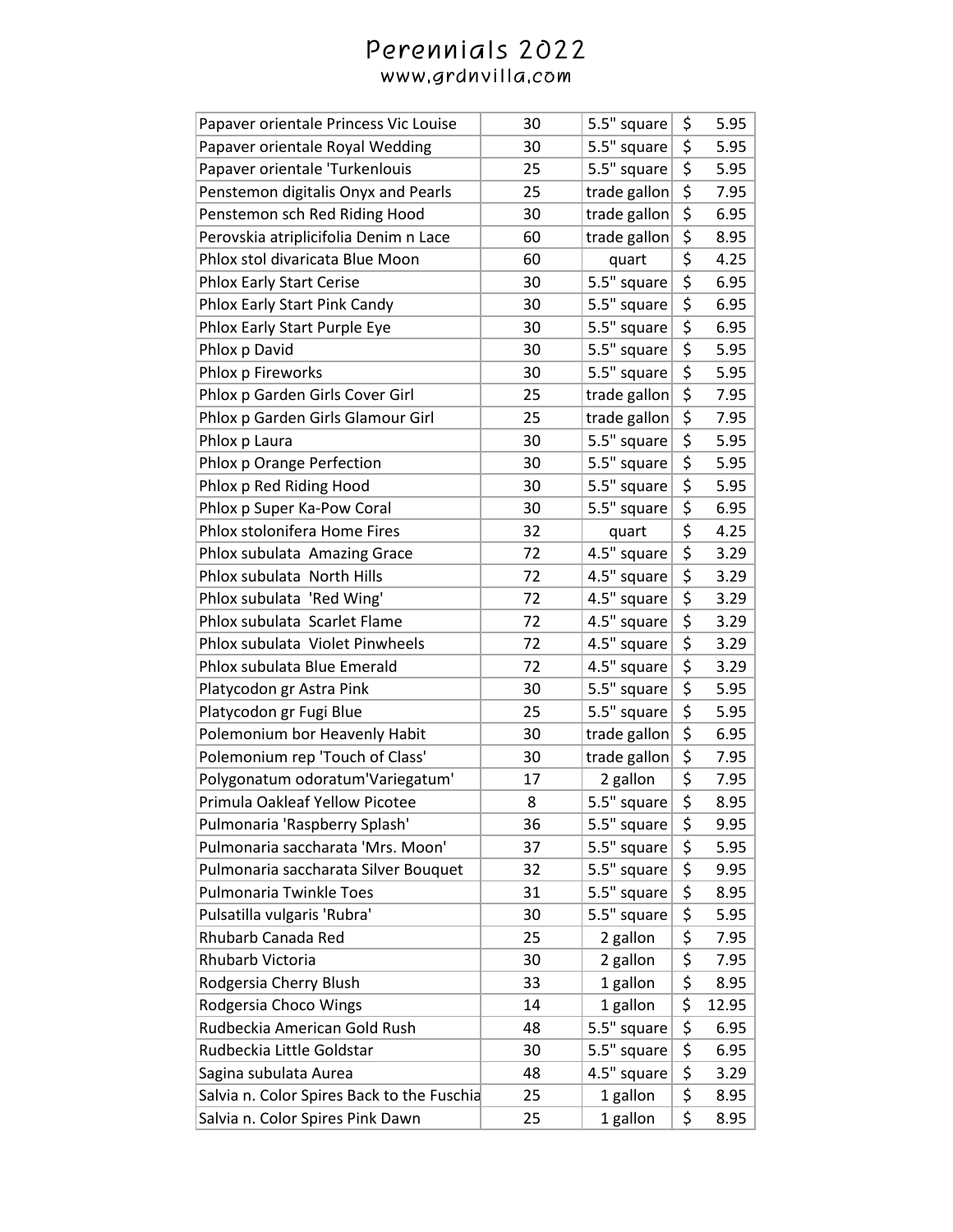| Salvia n. Color Spires Violet Riot      | 58             | 1 gallon    | \$                              | 8.95 |
|-----------------------------------------|----------------|-------------|---------------------------------|------|
| Salvia n. Perfect Profussion            | 25             | 1 gallon    | \$                              | 8.95 |
| Salvia n. White Profussion              | 25             | 1 gallon    | \$                              | 8.95 |
| Salvia nemerosa 'May Night'             | 69             | quart       | \$                              | 4.25 |
| <b>Scabiosa Butterfly Blue</b>          | 30             | 5.5" square | \$                              | 5.95 |
| <b>Scabiosa Pink Mist</b>               | 36             | 5.5" square | \$                              | 5.95 |
| Sedum (gc) Fuldaglut                    | 72             | 4.5" square | \$                              | 3.29 |
| Sedum (gc) s. Tricolor                  | 11             | 4.5" square | \$                              | 3.29 |
| Sedum (gc) SunSparkler Angelina's Teacu | 72             | 4.5" square | $\overline{\boldsymbol{\zeta}}$ | 3.29 |
| Sedum (gc) SunSparkler Blue Elf         | 84             | 4.5" square | \$                              | 3.29 |
| Sedum (gc) SunSparkler 'Dazzleberry'    | 38             | 4.5" square | \$                              | 3.29 |
| Sedum (gc) SunSparkler Firecracker      | 88             | 4.5" square | $\overline{\boldsymbol{\zeta}}$ | 3.29 |
| Sedum (gc) SunSparkler Lime Twister     | 48             | 4.5" square | \$                              | 3.29 |
| Sedum (gc) SunSparkler Lime Zinger      | 6              | 4.5" square | $\overline{\boldsymbol{\zeta}}$ | 3.29 |
| Sedum (gc) SunSparkler Wildfire         | 6              | 4.5" square | \$                              | 3.29 |
| Sedum (gc) t. Atlantis                  | 30             | 5.5" square | \$                              | 5.95 |
| Sedum (gc) Thundercloud                 | 41             | 4.5" square | \$                              | 3.29 |
| Sedum (gc), och Red Wiggle              | 60             | 4.5" square | \$                              | 3.29 |
| Sedum (med) Dark Magic                  | 72             | quart       | \$                              | 4.25 |
| Sedum (med) Elline                      | 40             | 1 gallon    | \$                              | 8.95 |
| Sedum (med) Lemonjade                   | 25             | 1 gallon    | \$                              | 8.95 |
| Sedum (med) Red Cauli                   | 12             | 5.5" square | \$                              | 7.95 |
| Sedum (med) SunSparkler Dream Dazzle    | 30             | 5.5" square | \$                              | 7.95 |
| Sedum (med) tel Cherry Truffle          | 8              | 5.5" square | \$                              | 5.95 |
| Sedum (tall) Abbey Dore                 | $\overline{7}$ | 1 gallon    | \$                              | 7.95 |
| Sedum (tall) Frosted Fire               | 30             | 1 gallon    | \$                              | 7.95 |
| Sedum (tall) Matrona                    | 25             | 1 gallon    | \$                              | 7.95 |
| Sedum (tall) 'Mr. Goodbud'              | 41             | 1 gallon    | \$                              | 7.95 |
| Sedum (tall) species 'Neon'             | 8              | 1 gallon    | \$                              | 7.95 |
| Sedum (tall) species 'Thunderhead'      | 25             | 1 gallon    | \$                              | 7.95 |
| Sedum (tall) Spellbound                 | 3              | 1 gallon    |                                 | 7.95 |
| Sedum (tall) tel Peach Pearl            | 25             | 1 gallon    | \$                              | 7.95 |
| Sedum Mojave Jewels Sapphire            | 30             | 1 gallon    | \$                              | 8.95 |
| Sempervivum Assorted                    | 40             | 4.5" square | \$                              | 3.29 |
| Sempervivum Black                       | 40             | 4.5" square | \$                              | 3.29 |
| Sempervivum Chick Charms Gold Nugge     | 72             | 3.5" square | \$                              | 4.29 |
| Sempervivum Chick Charms mix            | 251            | 3.5" square | \$                              | 4.29 |
| Sempervivum Ruby Heart                  | 40             | 4.5" square | \$                              | 3.29 |
| Silene uniflora Druett's Variegated     | 32             | 5.5" square | \$                              | 5.95 |
| Sisyrinchium (Blue-eyed Grass) Lucerne  | 30             | 5.5" square | \$                              | 5.95 |
| Solidago x Little Lemon                 | 32             | 5.5" square | \$                              | 5.95 |
| Stachys bryzantina 'Helene Von Stein'   | 30             | 5.5" square | \$                              | 5.95 |
| Stachys monieri 'Hummelo'               | 30             | 5.5" square | \$                              | 5.95 |
| <b>Stachys x Summer Crush</b>           | 30             | 5.5" square | \$                              | 5.95 |
| <b>Strawberry Honeoye</b>               | 250            | 3.5" square | \$                              | 1.25 |